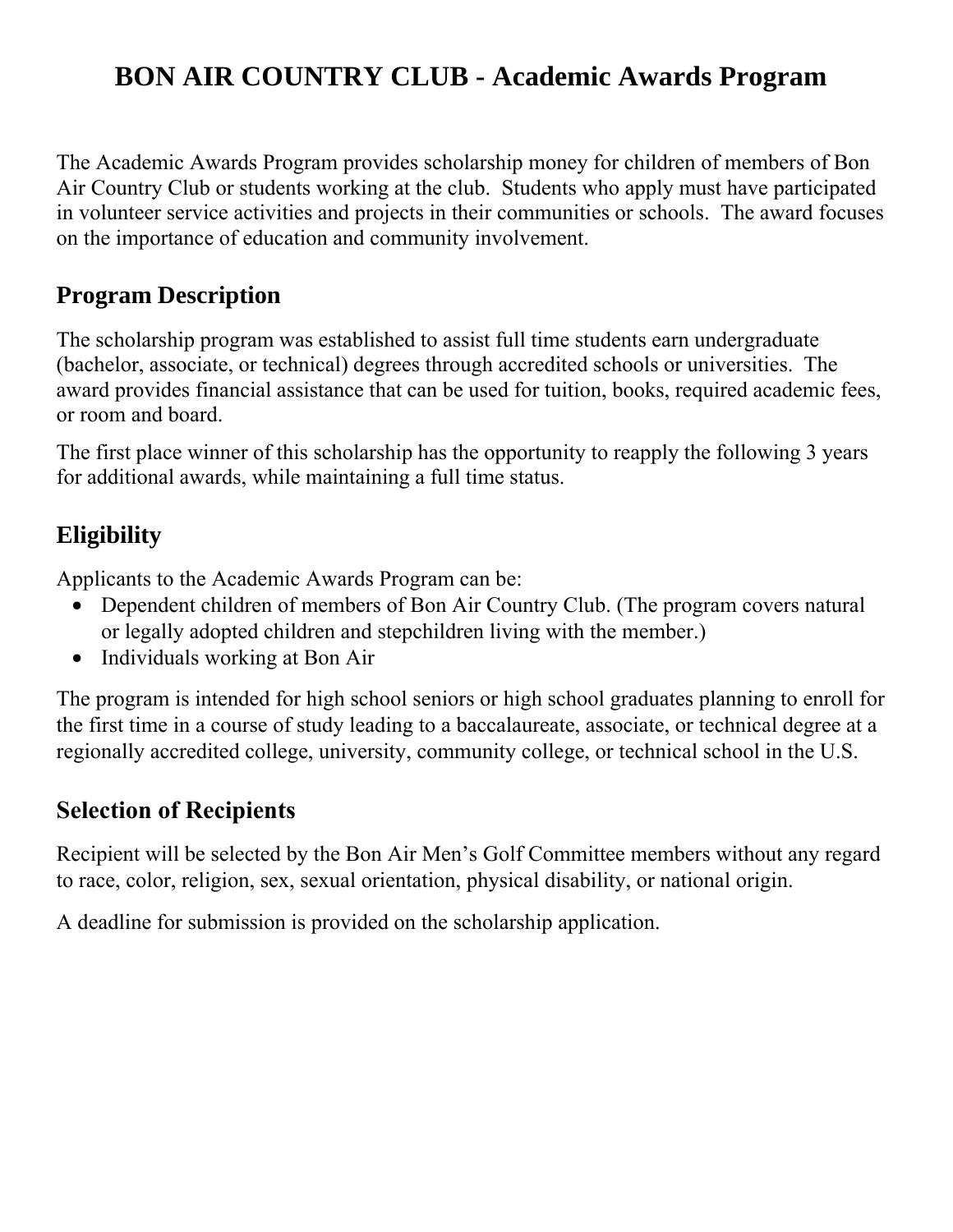

## **Scholarship Application**

Associated with the Bon Air Men's Golf Committee

## **Student Application Data:**

Last Name, First Name, M.I.:

Street Address:

City, State, Zip:

## **Parent or Guardian Data:**

Last Name, First Name M.I.:

Street Address:

City, State, Zip:

Phone:

Relationship to applicant:

## **Student Applicant College Information:**

Name of regionally accredited school you plan to attend. (If unknown, please list your first preference.):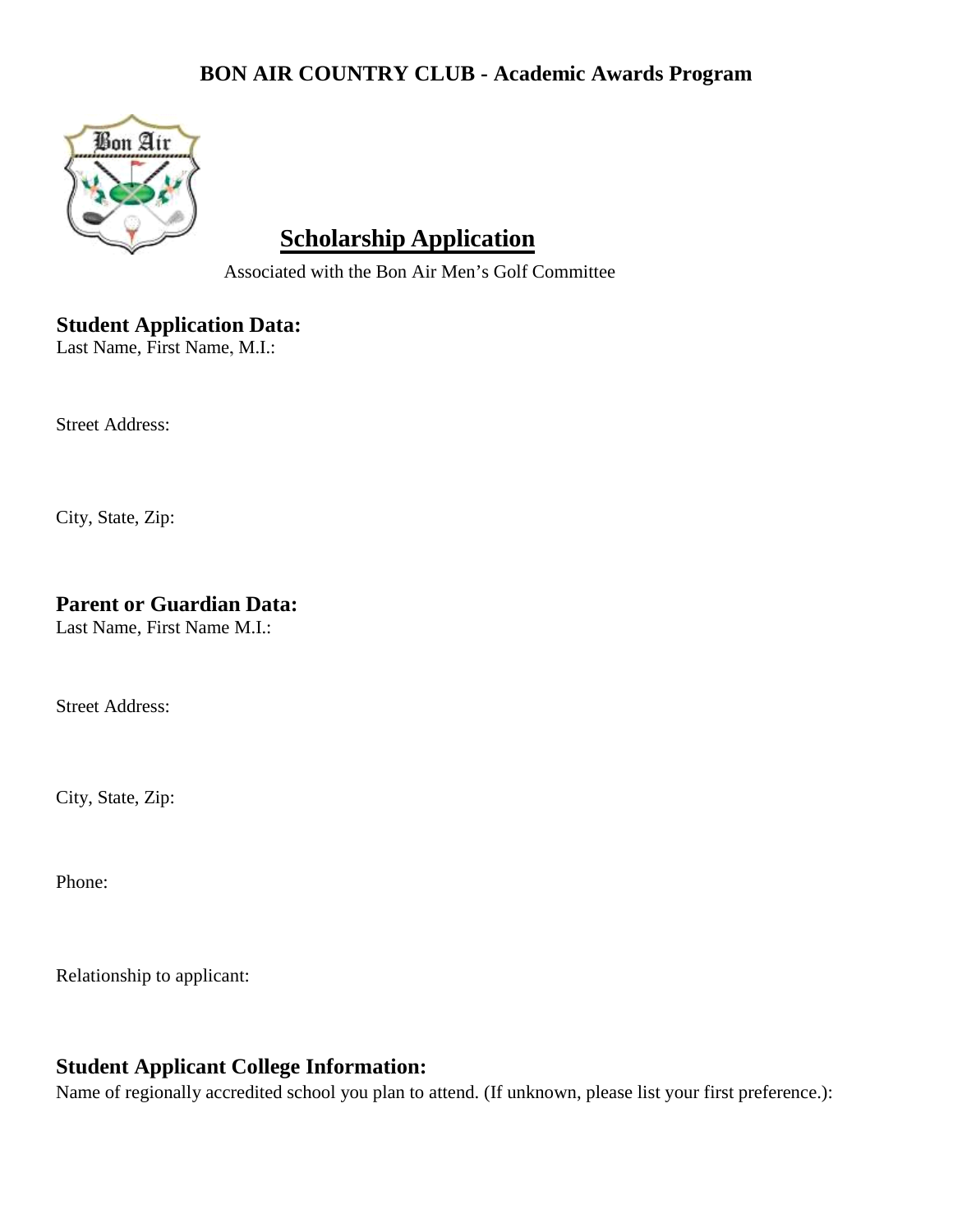Location of the college City, State:

Is this school a 2 Year Community College, 4 Year College or University, or a Trade School:

Major Course of Study:

First Year Enrollment Date (month/day) and the Anticipated Graduation Date (month/year):

Make a statement of your plans as they relate to your educational and career objectives and future goals:

#### **Student Accomplishments grades 9 to 12:**

(Information may be continued on additional sheets of paper and attached to the application) Describe how you have contributed to the success of Bon Air Country Club:

#### **Volunteer Service (required):**

What have you contributed to your school and community through voluntary service activities? Describe the activity and whether you filled a leadership role:

#### **Academic Awards and Honors:**

List all academic awards, academic honors, and community awards you have earned: